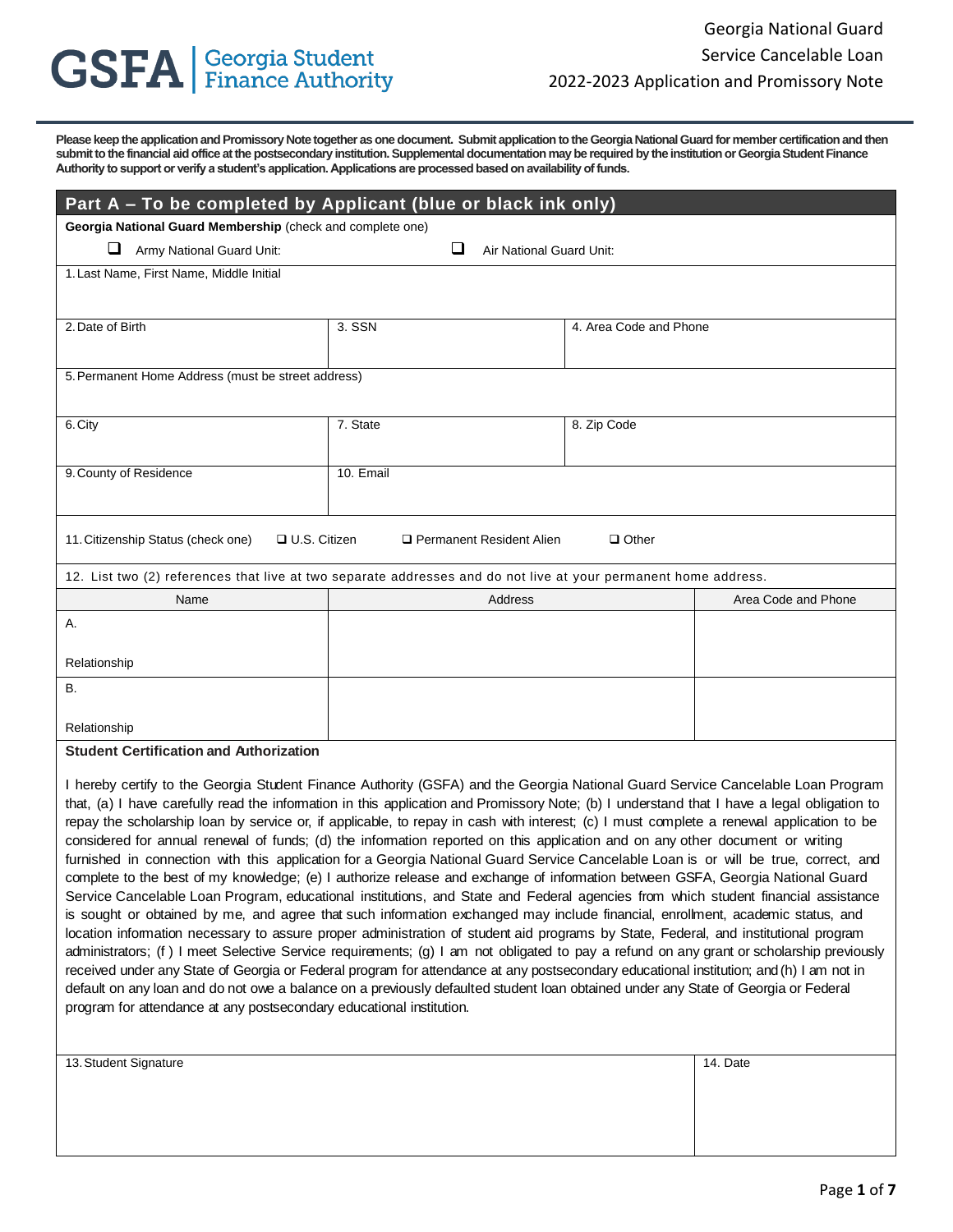| Part B – To be completed by Georgia National Guard Official |  |  |
|-------------------------------------------------------------|--|--|
|-------------------------------------------------------------|--|--|

| i o wo oomplotou wy locorgiu nutlonul ouuru ombial<br>Complete items 15-19.                                                                                   |                                                                                                 |                                                                                                                                                                                                                                                                                                                                                                                                                                                                 |  |  |
|---------------------------------------------------------------------------------------------------------------------------------------------------------------|-------------------------------------------------------------------------------------------------|-----------------------------------------------------------------------------------------------------------------------------------------------------------------------------------------------------------------------------------------------------------------------------------------------------------------------------------------------------------------------------------------------------------------------------------------------------------------|--|--|
| Applicant is a member, in good standing, of the Georgia Army or Air National Guard and is eligible for the Georgia<br>National Guard Service Cancelable Loan. |                                                                                                 |                                                                                                                                                                                                                                                                                                                                                                                                                                                                 |  |  |
| <b>Georgia National Guard Certification</b>                                                                                                                   | I certify that the above is true, correct, and complete to the best of my knowledge and belief. |                                                                                                                                                                                                                                                                                                                                                                                                                                                                 |  |  |
|                                                                                                                                                               |                                                                                                 |                                                                                                                                                                                                                                                                                                                                                                                                                                                                 |  |  |
|                                                                                                                                                               | Signature of Supervising Officer<br>Name of Supervising Officer                                 |                                                                                                                                                                                                                                                                                                                                                                                                                                                                 |  |  |
|                                                                                                                                                               |                                                                                                 |                                                                                                                                                                                                                                                                                                                                                                                                                                                                 |  |  |
| Title                                                                                                                                                         |                                                                                                 | Area Code and Phone Number<br>Date                                                                                                                                                                                                                                                                                                                                                                                                                              |  |  |
|                                                                                                                                                               | Part C - To be completed by Financial Aid Official                                              |                                                                                                                                                                                                                                                                                                                                                                                                                                                                 |  |  |
| and Promissory Note to:                                                                                                                                       |                                                                                                 | Please confirm the application is complete. Return to the student if it is incomplete. Otherwise, complete items 20-32 and mail the original application                                                                                                                                                                                                                                                                                                        |  |  |
|                                                                                                                                                               |                                                                                                 | Georgia Student Finance Authority<br>2082 East Exchange Place<br>Tucker, GA 30084                                                                                                                                                                                                                                                                                                                                                                               |  |  |
| 20. Postsecondary Institution Name                                                                                                                            |                                                                                                 | <b>Federal School Code</b>                                                                                                                                                                                                                                                                                                                                                                                                                                      |  |  |
|                                                                                                                                                               |                                                                                                 |                                                                                                                                                                                                                                                                                                                                                                                                                                                                 |  |  |
| 21. Enrollment Period                                                                                                                                         | 22. Enrollment Status                                                                           | 23. Is the student eligible to receive any non-repayable aid designated as<br>tuition for the academic year?                                                                                                                                                                                                                                                                                                                                                    |  |  |
| $\Box$ Fall                                                                                                                                                   | $\Box$ Half-Time (6 - 11 hours)                                                                 | $\Box$ Yes<br>$\square$ No                                                                                                                                                                                                                                                                                                                                                                                                                                      |  |  |
| $\Box$ Winter<br>$\Box$ Spring                                                                                                                                | $\Box$ Full-Time (12+ hours)                                                                    |                                                                                                                                                                                                                                                                                                                                                                                                                                                                 |  |  |
| 24. Type of Program                                                                                                                                           | 25. Number of Enrolled Hours                                                                    | 27. Estimated Cost of Attendance for Enrollment Period                                                                                                                                                                                                                                                                                                                                                                                                          |  |  |
|                                                                                                                                                               |                                                                                                 | (Tuition only)                                                                                                                                                                                                                                                                                                                                                                                                                                                  |  |  |
| □ Certificate/Diploma                                                                                                                                         | 26. Hourly Tuition Rate                                                                         | <u> 1990 - Johann John Stone, mars et al.</u>                                                                                                                                                                                                                                                                                                                                                                                                                   |  |  |
| □ Associate/Bachelor                                                                                                                                          |                                                                                                 | $\Box$ Semester<br>Quarter                                                                                                                                                                                                                                                                                                                                                                                                                                      |  |  |
| $\Box$ Graduate                                                                                                                                               |                                                                                                 |                                                                                                                                                                                                                                                                                                                                                                                                                                                                 |  |  |
| <b>Financial Aid Certification</b>                                                                                                                            |                                                                                                 |                                                                                                                                                                                                                                                                                                                                                                                                                                                                 |  |  |
| Guard Service Cancelable Loan Program.                                                                                                                        |                                                                                                 | I certify that the above is true, correct, and complete to the best of my knowledge and belief. This student (a) is a U.S. citizen or eligible Permanent<br>Resident Alien; (b) is enrolled or accepted for enrollment at least half-time at the undergraduate/graduate level; and (c) is making satisfactory<br>progress in accordance with the standards and practices of the institution and the regulations and practices which govern the Georgia National |  |  |
| 29. Signature of Authorized School Official<br>28. Value of Authorized School Official (please print)                                                         |                                                                                                 |                                                                                                                                                                                                                                                                                                                                                                                                                                                                 |  |  |
|                                                                                                                                                               |                                                                                                 |                                                                                                                                                                                                                                                                                                                                                                                                                                                                 |  |  |
| 30. _<br>$\overline{T}$ itle                                                                                                                                  |                                                                                                 | 31. <u>Area Code</u> and Phone Number<br>$32.$ Date                                                                                                                                                                                                                                                                                                                                                                                                             |  |  |
|                                                                                                                                                               |                                                                                                 |                                                                                                                                                                                                                                                                                                                                                                                                                                                                 |  |  |
|                                                                                                                                                               |                                                                                                 |                                                                                                                                                                                                                                                                                                                                                                                                                                                                 |  |  |
|                                                                                                                                                               |                                                                                                 |                                                                                                                                                                                                                                                                                                                                                                                                                                                                 |  |  |
|                                                                                                                                                               |                                                                                                 |                                                                                                                                                                                                                                                                                                                                                                                                                                                                 |  |  |
|                                                                                                                                                               |                                                                                                 |                                                                                                                                                                                                                                                                                                                                                                                                                                                                 |  |  |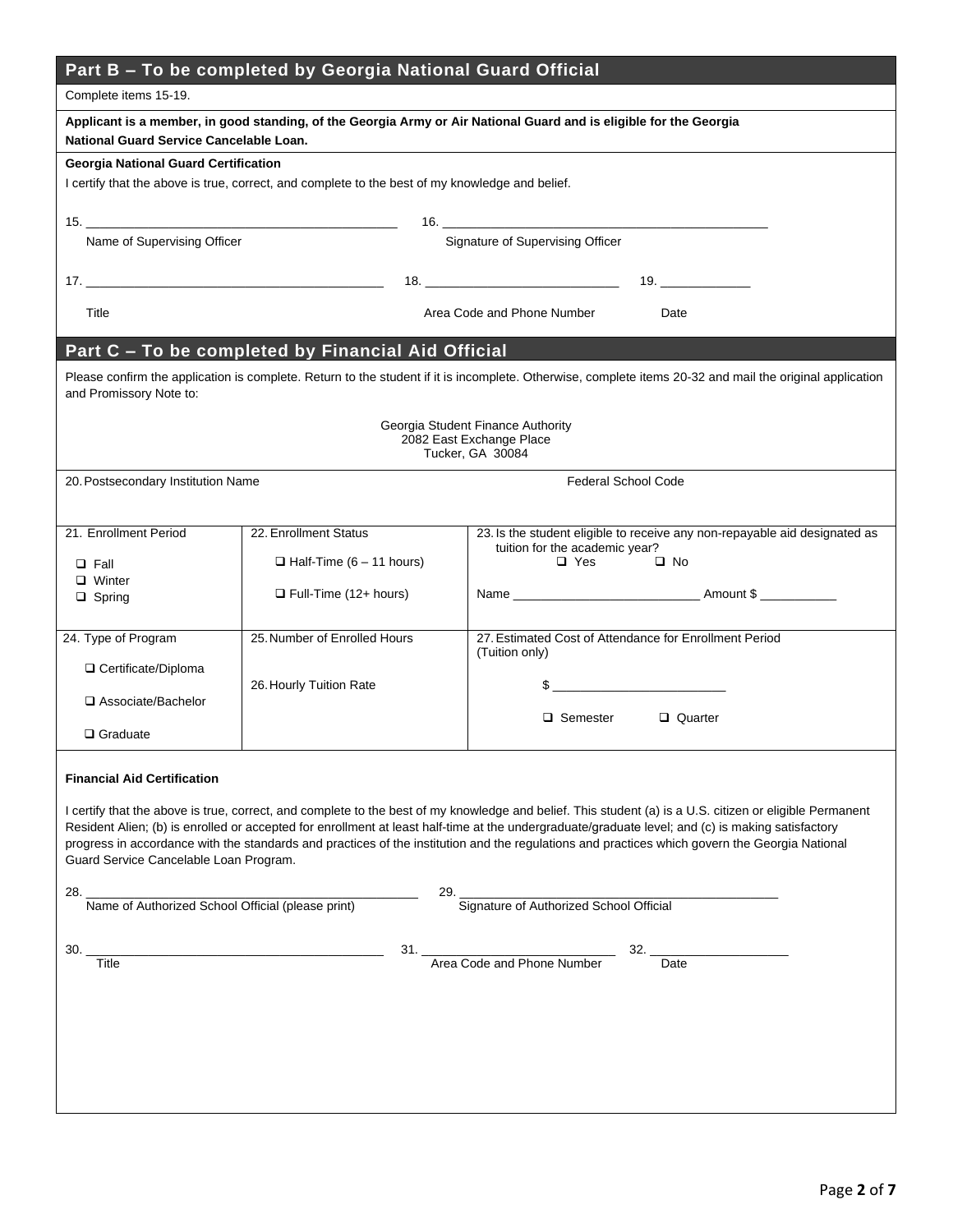| <b>LENDER</b><br>Georgia Student Finance Authority<br>2082 East Exchange Place<br>Tucker, GA 30084 | <b>BORROWER</b> (Print your name and permanent address including<br>county. No post office boxes.) |
|----------------------------------------------------------------------------------------------------|----------------------------------------------------------------------------------------------------|
| <b>LOAN PERIOD:</b><br>to                                                                          | <b>INSTITUTION:</b> (School Name / School Code)                                                    |

I, (Name) \_\_\_\_\_\_\_\_\_\_\_\_\_\_\_\_\_\_. (SSN)\_\_\_\_\_\_\_\_\_\_\_\_\_\_\_ the undersigned student enrolled or accepted for enrollment *(hereinafter referred to as "Borrower")* in a University System of Georgia (USG) or Technical College System of Georgia (TCSG) institution, and recipient of a Georgia National Guard Service Cancelable Loan (Loan) pursuant to O.C.G.A §§ 20-3-374 et seq. *(hereinafter called*  "Act", which is by reference incorporated into and made a part of this note) understand and agree the note represents a service repayable loan that shall automatically convert to a cash repayable loan upon loss of service eligibility, failure to complete military service for and under the prescribed timeframe, or noncompliance with any program requirements as established and determined by GSFA.

## **PROMISE TO PAY**

**I, therefore, PROMISE TO PAY** the GEORGIA STUDENT FINANCE AUTHORITY (GSFA), its successor(s) or assign(s) in interests (hereinafter called "Holder"), the sum of \_\_(dollar amount)\_\_, \$ \_\_\_\_\_\_\_, TO THE EXTENT SUCH SUM IS ADVANCED TO ME, plus simple interest and any additional amounts that may be applied to the loan.

Interest shall calculate and accrue at the rate prescribed, published, established by GSFA, and in effect as of the date of execution of this agreement. Interest shall accrue from the date borrower's participation in Georgia National Guard Service Cancelable Loan Program (GNG, unless applicable or revised law or regulation governing the program expressly effects a new rate on loans made prior to enactment, and said rate is expressly adopted by GSFA. Interest shall not accrue during documented, approved, and eligible periods of service repayment, as determined by GSFA. However, interest shall accrue during periods of cash repayment at the prescribed rate.

This Promissory Note ("Note") evidences a service or cash repayment obligation arising from and in consideration of the disbursement of a Georgia National Guard Service Cancelable Loan ("Loan") from GSFA to Borrower. The Georgia National Guard Service Cancelable Loan Program ("Program") is governed by O.C.G.A. §§20-3-374 et seq., the Georgia National Guard Service Cancelable Loan Program Regulations ("Regulations") adopted by GSFA, the terms and conditions of the program application ("Application"), and any and all notices to be issued to Borrower, including but not limited to notices or awards, or replacement of awards ("Notices"). The Regulations, Application, and Notices are incorporated herein by this reference. Copies of the Regulations may be obtained by contacting GSFA by mail, email, fax, phone, or access to on-line resources.

## **A. ELIGIBILITY FOR LOAN.**

Pursuant to the program regulations, the borrower must be enrolled as at least a half-time student for the school term in order to be eligible to receive disbursement of funds.

- 1. **Loan Eligibility Requirements.** By executing this Promissory Note, Borrower herein represents and covenants that Borrower is eligible and understands the consequences of failure to maintain, verify, and document eligibility for the Loan;
- 2. **Certification of Eligibility.** Borrower shall cause the Georgia National Guard Supervising Officer (or designee) to certify Borrower's eligibility for educational loans. Borrower shall request that the Georgia National Guard Supervising Officer (or designee) to certify Borrower's termination of service that may impact continued loan eligibility.
- 3. **Eligibility Term.** Notwithstanding Borrower's ability to meet the eligibility requirements listed above, Borrower shall not be eligible to receive the Loan for more than a, maximum of 120 semester or 180 quarter Paid Hours.
- 4. **Loan Discontinuance**. The Loan provided for herein shall be discontinued upon Borrower's cessation as an active member of the Georgia National Guard.
- 5. **Loss of Eligibility**. The Borrower may have a loss of eligibility for the Loan, if:
	- (a) Borrower fails to maintain good military status as an active member of the Georgia National Guard; or
	- (b) Borrower fails to maintain sufficient academic standing and satisfactory academic progress (SAP) and program pursuit.

6. **Effect of Loss of Loan Eligibility.** The Borrower is no longer entitled to additional funds on the loan upon discontinuance or loss of eligibility of the loan. After a six (6) month grace period from the effective date of discontinuance or eligibility loss, the loan shall convert to repayment status. The borrower's obligation for repayment by service or cash begins the day after expiration of the six (6) month grace period.

### **B. ENROLLMENT**

The enrollment status of the borrower as either full-time or half-time, as certified by the institution, shall be used to determine:

- a. loan eligibility, and
- b. the official withdrawal or termination date from the institution.

In accordance with established regulations, the enrollment dates and status shall be used to establish the borrower's eligibility for the loan, official withdrawal or termination date(s), grace period, and repayment period begin date.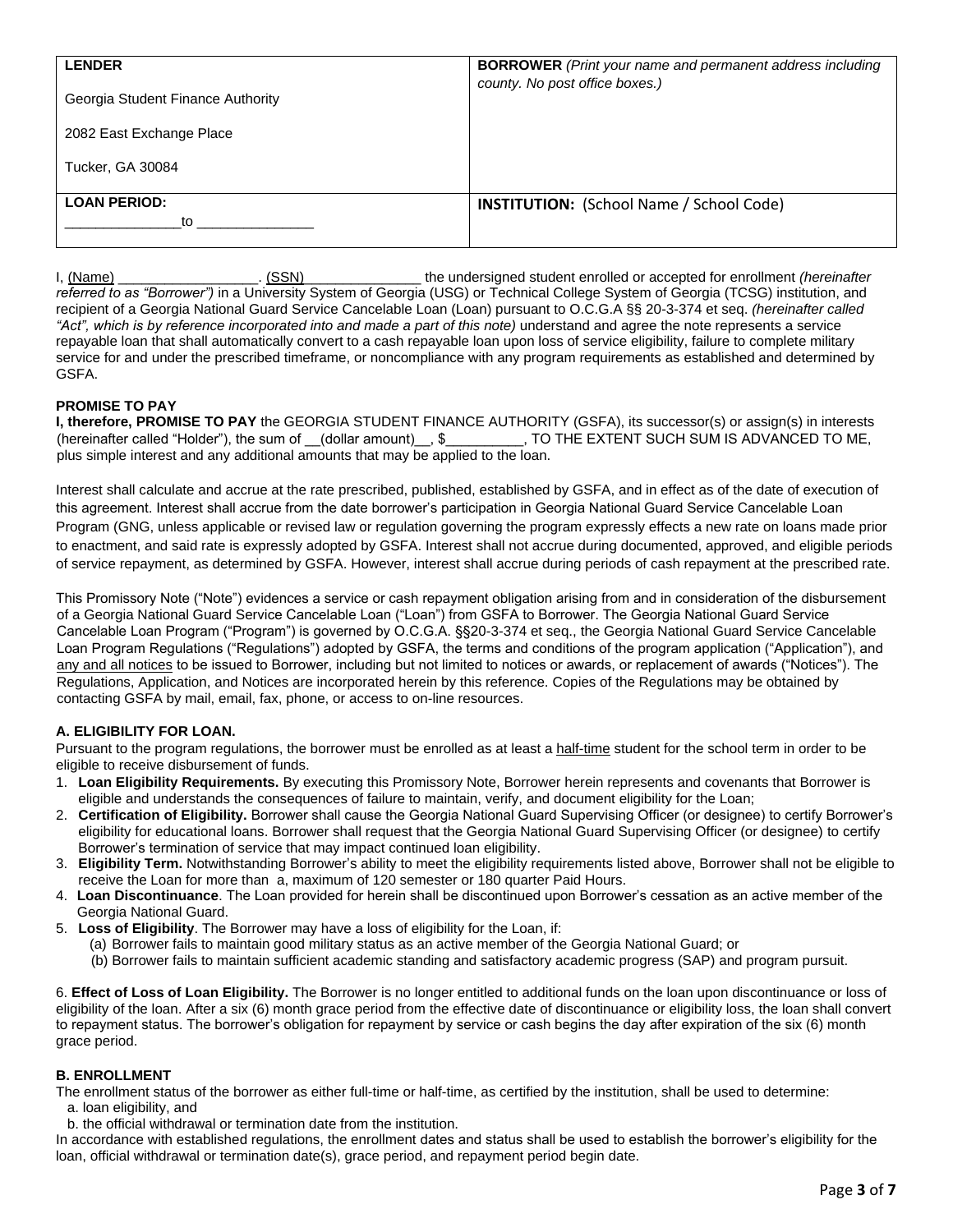Enrollment criteria and level of enrollment required to satisfy loan eligibility requirements may differ from the level of enrollment for determination of the borrower's withdrawal or termination date.

For the Georgia National Guard Service Cancelable Loan Program:

- 1. The borrower must be enrolled as a half-time student for the school term in order to be eligible to receive disbursement of funds, and the borrower must maintain eligibility for the duration of the program. Failure to maintain half -time enrollment status shall cause the lender to cease disbursement of funds on the loan.
- 2. The borrower may continue institutional enrollment after half-time enrollment is ceased and loan eligibility is lost; however, the borrower shall become ineligible for disbursement of any additional loan funds under this note, if the enrollment is not half-time.
- 3. The borrower's enrollment on at least a half-time basis shall be used to determine periods of continuous enrollment and the official last date of attendance at the institution.

# **C. SERVICE REPAYMENT / CANCELLATION**.

Terms of the loan afford the borrower the option for repayment of the loan with service as indicated below. Criteria for service repayment requires the borrower serve as a member of the Georgia National Guard (GNG) for two (2) years following the last term of enrollment for which GNG SCL funds were received. Any period of time that a recipient served in the Georgia National Guard prior to the last term of enrollment for which the loan is applicable does not count toward the two year service commitment. Service cancellation of the obligation is at the sole discretion and determination of GSFA, and requires borrower compliance with the requirements of GSFA for verification of status.

1. **Cancellation Eligibility.** Service may qualify the Borrower for cancellation of the loan, if during the repayment period the borrower completes the required duration of service, and verification of eligibility is submitted to the Holder in compliance with the requirements of the Holder for service cancellation.

2. **Verification of Status.** Borrower shall submit a signed Verification of Status (VOS) form, signed by Georgia National Guard Supervising Officer, to GSFA periodically as necessary to document periods of service. It shall be the responsibility of the Borrower to ensure completed verification is submitted timely and in accordance with requirements.

3. **Repayment Period.** The obligation for repayment begins the day after expiration of the six (6) month grace period. At the discretion of the Holder, deferments and/or forbearances may be granted during the repayment period. The repayment period is exclusive of periods of deferment or forbearance.

4. **Repayment by Service.** Service cancellation eligibility shall apply to outstanding amounts associated with the loan as appropriate. Cancellation of the loan shall be determined by the Holder and based on verified service completion for a period corresponding to the period of time covered by the loan, to the extent such loan sum was advanced. Documentation must be submitted in compliance with established procedures of the Holder.

5. **Servicemembers Civil Relief Act (SCRA).** In accordance with SCRA, obligations established prior to active duty or activation to service are entitled to an interest rate **cap at 6% per annum** for periods of active duty served following the date the obligation was made. In the event the Loan is not canceled and interest continues to accrue during active duty status, borrowers eligible for the 6% cap are entitled to permanent forgiveness of the excess interest portion, and the excess interest shall not become due upon termination of active duty.

### **D. CASH REPAYMENT**.

- 1. **Cash Repayment Status.** GSFA shall convert Borrower to Cash Repayment status if GSFA determines that Borrower is not in compliance with the Loan Eligibility or Service Repayment Requirements. The Loan shall be repayable in cash, at the interest rate specified herein.
- 2. **Cash Repayment Options.** Upon designation by GSFA that Borrower is in Cash Repayment Status, Borrower shall have the option to either:
	- (a) Repay, in full, the amount of the Loan received plus accrued interest; or
	- (b) Begin making monthly payments of the payment amount shown in cash in the Cash Repayment Schedule as defined in (D)(4) of the Note.
- 3. **Interest Rate**. The interest rate shall be fixed for the term of the Cash Repayment Term (as hereinafter defined) based on the "Prime Rate" as announced in The Wall Street Journal on the first business day of January of the calendar year when the Cash Repayment Term begins, plus one percentage (1%) point. In no event shall the interest rate due hereunder exceed ten percent (10%) per annum. This rate may or may not, at any time, be the best or the lowest rate available in the market. Interest is computed daily and will begin accruing on the Outstanding Principal Amount on the first day immediately following the date GSFA determined Borrower is in Cash Repayment Status. Interest is computed daily and will begin accruing on the Outstanding Principal Amount on the first day immediately following the date GSFA determined Borrower is in Cash Repayment Status.
- 4. **Cash Repayment Schedule**. Within a reasonable time after it has been determined that Borrower is in Cash Repayment Status, GSFA will provide Borrower with a Cash Repayment Schedule. The Cash Repayment Schedule will specify the principal amount to be repaid, interest rate, total interest due, number of months over which the Loan will be paid, and the monthly payment. The minimum payment will be FIFTY DOLLARS AND NO CENTS (\$50.00).
- 5. **Monthly Waivers, Consents on the Cash Repayment Schedule, and Covenants**. Borrower hereby waives demand, presentment, dishonor, protest, and notice of dishonor or protest. Borrower is and shall be obligated to pay principal, interest, and any and all other amounts which become payable hereunder (including reasonable attorney's fees and all other costs for collection)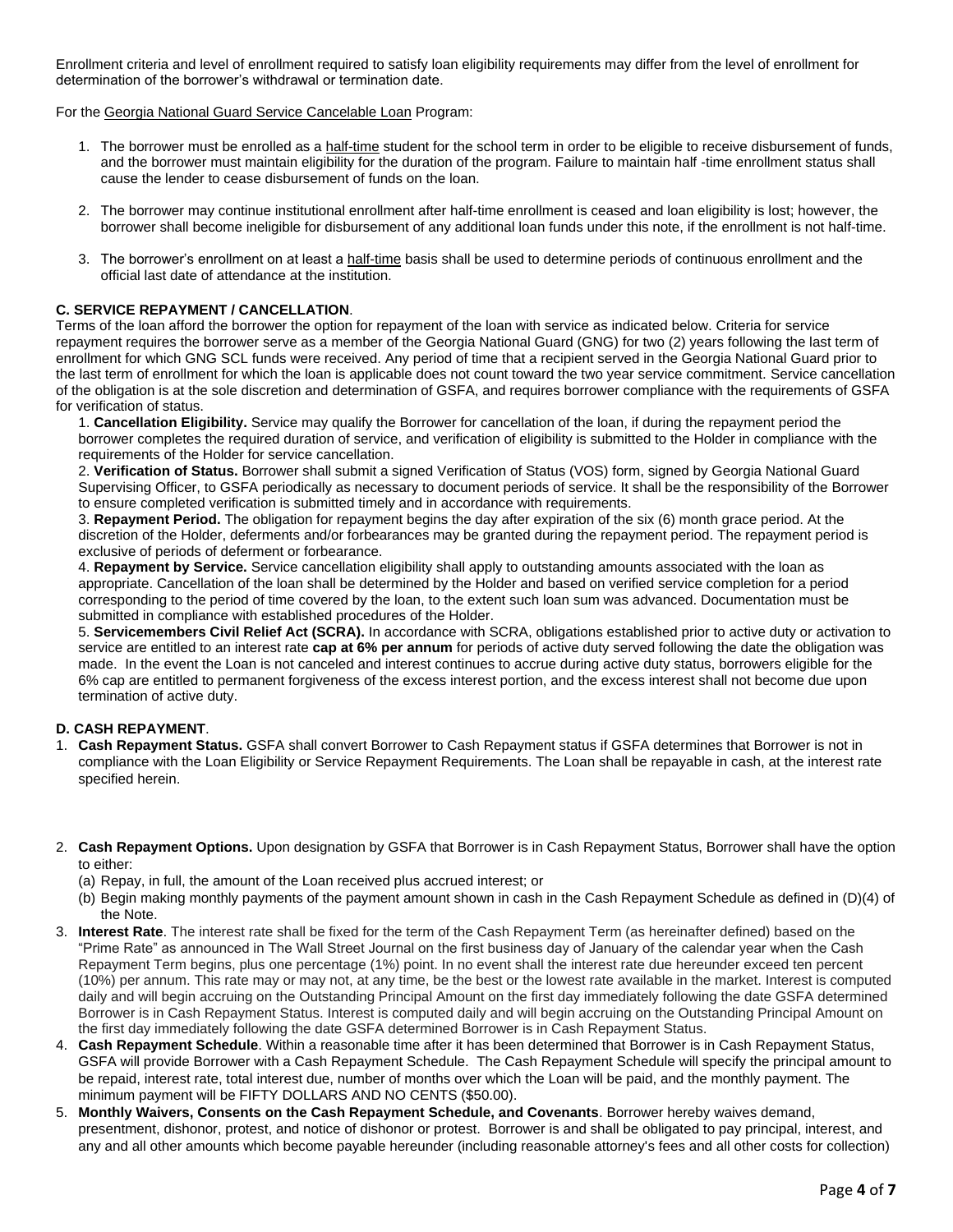or under any other documents or instruments executed in connection herewith absolutely and unconditionally and without any abatement, postponement, diminution, or deduction and without any reduction for counterclaim or setoff.

# **E. OBLIGATION TO REPAY**

I understand and agree, pursuant to the Act and *all incorporated references, my obligation for repayment and that:*

A. In consideration of services rendered by me, the note shall not become payable in cash and payment hereof shall be canceled by Holder:

a. If I, while enrolled continuously and on at least a half-time basis, maintain eligibility for and meet standards and requirements for continued eligibility for the GNG loan; AND

b. If I, upon graduation or termination of such enrollment, serve as an eligible member in the Georgia Army National Guard, for a period of two (2) years following the last term of enrollment for which GNG SCL funds were received. Any period of time that a recipient served in the Georgia National Guard prior to the last term of enrollment for which the loan is applicable does not count toward the two year service commitment.

c. If I, in compliance with the procedures established by the Holder, submit acceptable documentation, as determined by GSFA or designee or assigns and in compliance with established procedures of the Holder.

B. In consideration of occurrence of certain events, the note shall become payable in cash and payment hereof shall not be canceled by Holder:

a. If there is a loss of eligibility while in school;

b. If there is a failure to complete requisite GNG service for the prescribed timeframe, unless service shall not be required by reasons of health determined as provided for in the "Act"; OR

c. If there is noncompliance with any program requirement or procedure established by GSFA and as determined by GSFA or designee or assigns.

## **F. DEFAULT OF SERVICE AND CASH REPAYMENT.**

Failure to perform the requisite service obligation shall constitute default of the service obligation and cause the note to convert to a cash repayment obligation. Default shall occur on the cash repayment obligation for failure to make regularly scheduled payments for a period of 270 days, or other period as may be subsequently revised and stated in the regulations, as amended. If there shall be any event of default, this Note shall accelerate and all principal, and interest, fees, and any and all other amounts shall become due and payable.

1. **Events of Default**. In addition to the default of the Loan Eligibility Requirements, the following are events of default hereunder: (a) failure to pay or perform any obligation, liability or indebtedness of Borrower to GSFA, or any affiliate or subsidiary of GSFA, whether under this Note or any other instrument, when due (whether upon demand, at maturity or by acceleration); (b) determination by GSFA that any representation or covenant made to GSFA by Borrower, is untrue or misleading;(c) seizure or forfeiture of, or the issuance of any writ against Borrower, which GSFA, in its sole discretion, deems to be of a material nature; (d) determination by GSFA that it is insecure for any reason; (e) determination by GSFA that a material adverse change has occurred in the financial condition of Borrower. 2. **Remedies Upon Default of Cash Repayment.** Whenever there is an event of default under this Note, the entire balance outstanding hereunder and all other obligations of Borrower (however acquired or evidenced) shall, at the option of GSFA, become immediately due and payable and any obligation of GSFA to permit further borrowing shall immediately cease and terminate. Additionally, GSFA shall have all rights and remedies available at law and equity.

**G. APPEAL OF GSFA DECISION**. Determination made by GSFA regarding Borrower's compliance with any provision of this Note or the Regulations, may be appealed by Borrower by giving notice in writing to GSFA of Borrower's objection to the determination and requesting reconsideration. Any such notice shall specify: (1) GSFA'S determination that is being appealed by Borrower; and (2) Reasons Borrower believes the determination to be contrary to the provisions of this Note or the Regulations; and (3) must be received by GSFA within thirty (30) days from the date of receipt by Borrower of the determination being appealed. GSFA shall attempt to notify Borrower in writing within sixty (60) days from the receipt of the request of GSFA'S decision on the appeal. The determination of GSFA on any appeal shall be final, binding, and conclusive.

**H. LIMITATION ON TERM**. Within five (5) years of graduation or termination from enrollment, the borrower must repay the outstanding dollar amount of the Loan not satisfied by service. The repayment period must not exceed a five (5) year repayment term. Periods of deferment or forbearance are excluded from the five (5) year period.

### **I. MISCELLANEOUS PROVISIONS**.

- 1. **Definitions.** All terms not herein defined shall assume the definitions contained in the Regulations.
- 2. **Non-Waiver.** The failure at any time of GSFA to exercise any of its options or any other rights hereunder shall not constitute a waiver thereof, nor shall it be a bar to the exercise of any of its options or rights at a later date. All rights and remedies of GSFA shall be cumulative and may be pursued singly, successively or together, at the option of GSFA. The acceptance by GSFA of any partial payment shall not constitute a waiver of any default or of any of GSFA's rights under this Note. No waiver of any of its rights hereunder, and no modification or amendment of this Note, shall be deemed to be made by GSFA unless the same shall be in writing, duly signed on behalf of GSFA; each such waiver shall apply only with respect to the specific instances involved, and shall in no way impair the rights of GSFA's or Borrower's obligations to GSFA in any other respect at any other time.
- 3. **Applicable Law, Venue, and Jurisdiction.** This Note and the rights and obligations of Borrower and GSFA shall be governed by and interpreted in accordance with the laws of the State of Georgia. In any litigation in connection with or to enforce this Note, Borrower consents to and confers personal jurisdiction on the courts of the State of Georgia or of the United States located within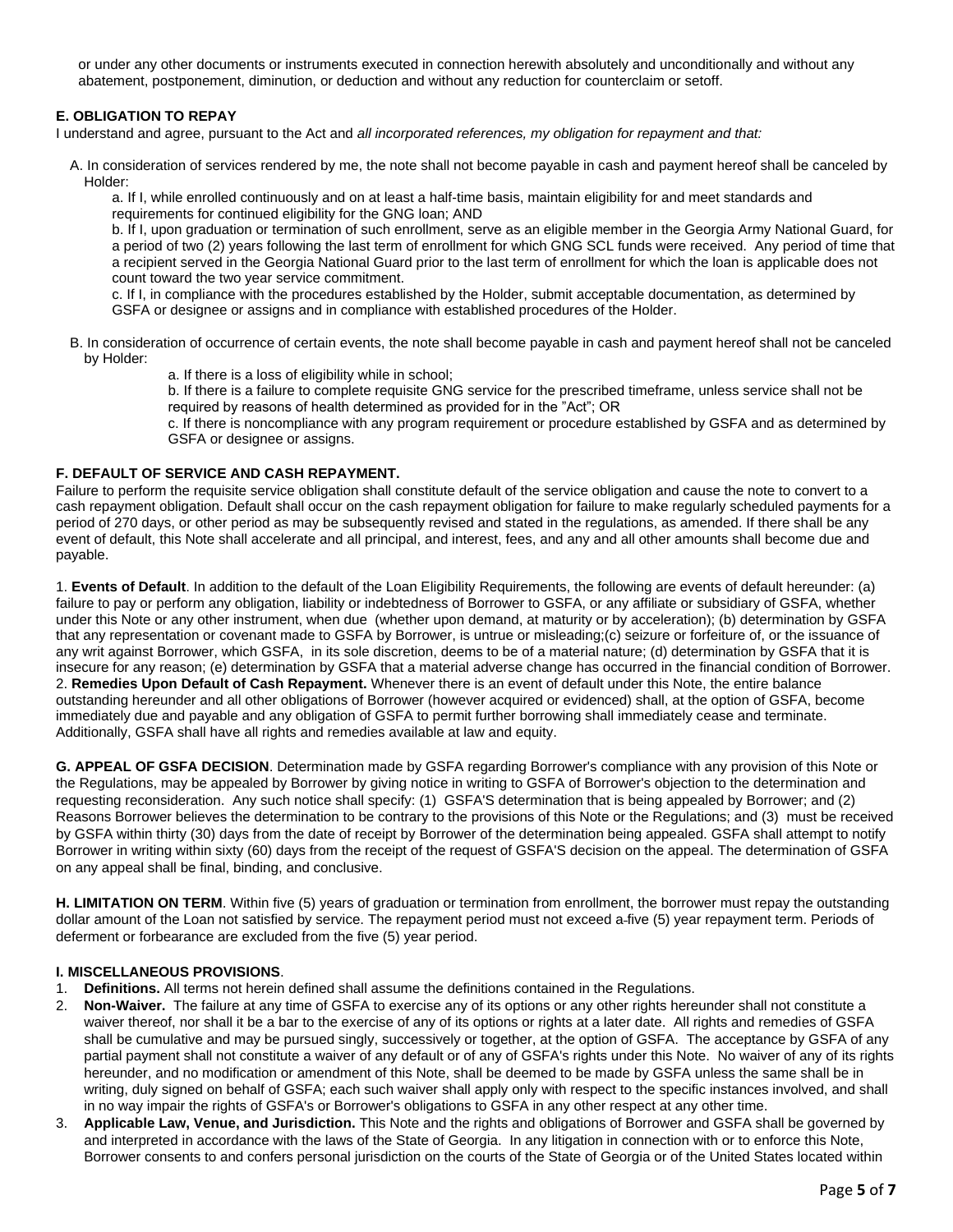the State of Georgia and expressly waives any objections to Fulton County being the exclusive venue for enforcement of this Note. Nothing contained herein shall, however, prevent GSFA from bringing any action or exercising any rights within any other state or jurisdiction or from obtaining personal jurisdiction by any other means available under applicable law.

- 4. **Partial Invalidity.** The unenforceability or invalidity of any other provision herein and the invalidity or unenforceability of any provision of this Note to any person or circumstance shall not affect the enforceability or validity of any other provision or of such provision as it may apply to other persons or circumstances.
- 5. **Binding Effect.** This Note shall be binding upon and inure to the benefit of Borrower, and GSFA and their respective successors, assigns, heirs and personal representatives, provided however, that no obligations of Borrower hereunder can be assigned without prior written consent of GSFA.
- 6. **Controlling Document.** To the extent that this Note conflicts with the Regulations or any other document or is in any way incompatible with the Regulations, the Note will control.
- 7. **Changes, Modifications, Terminations.** This Note may not be changed, modified, or terminated, nor may any provision of this Note be waived except by an agreement in writing signed by the parties. GSFA retains the right to enact changes or modifications in exceptional circumstances that may arise from revision of statute or regulation that may affect the Note, without written agreement. No delay or omission by GSFA in exercising any of the GSFA's rights shall operate as a waiver of such rights, and a waiver in writing on one occasion shall not be construed as a consent to or waiver of any right or remedy on any future occasion.
- 8. **Notices.** Borrower shall notify GSFA immediately of any change in Borrower's name, address, and telephone number, and email address, school of attendance, enrollment status, service status, or employment status. Any notice required to be given to me will be effective if mailed by first class mail, email, or other electronic means available, to the latest address I have provided to the Holder of the Note, or if the Holder reasonably determines that the address is no longer my address, to the latest address secured by the Holder from a reasonably reliable source. Rejection or other refusal to accept or inability to deliver because of changed address of which proper notice was not given shall be deemed to be receipt of the notice, request, demand, or other communication. By giving prior written notice hereof, any party may from time to time and at any time change its address for notices hereunder.
- 9**. Enforceability.** If any provision of the Note is determined to be unenforceable, the remaining provisions shall remain in force.
- 10. **Transfer and Assignment.** The Holder may transfer or assign the loan, account, or the Note and all the rights, responsibilities and/or obligations associated hereunder to any third party without notice. The transfer or assignment by the Holder to another entity may be for any purpose, including, without limitation, collection of unpaid amounts, reorganization, or sale of assets.
- 11. **Debt Cancellation.** In the event of death or total and permanent disability of the Borrower, GSFA or Holder may cancel the obligation in accordance with established regulation and procedure, provided validated and required documents are submitted in compliance with requirements.

THIS WRITTEN PROMISSORY NOTE REPRESENTS THE FINAL AGREEMENT BETWEEN THE PARTIES AND MAY NOT BE CONTRADICTED BY EVIDENCE OF PRIOR, CONTEMPORANEOUS, OR SUBSEQUENT ORAL AGREEMENTS OF THE PARTIES. THERE ARE NO UNWRITTEN ORAL AGREEMENTS BETWEEN THE PARTIES. I HEREBY COVENANT THAT I HAVE READ AND UNDERSTAND THE FOREGOING IN ITS ENTIRETY AND FURTHER COVENANT TO USE ANY AND ALL LOAN FUNDS AWARDED TO ME FOR MY EDUCATIONAL-RELATED EXPENSES ONLY. I UNDERSTAND FAILURE TO DO SO WILL RESULT IN FORFEITURE OF MY GEORGIA NATIONAL GUARD SERVICE CANCELABLE LOAN. READ, SIGNED, AND DELIVERED BY BORROWER WHO ACKNOWLEDGES AND AGREES TO THE TERMS OF THIS PROMISSORY NOTE.

Borrower's Signature

Print Name

Borrower's Social Security Number

\_\_\_\_\_\_\_\_\_\_\_\_\_\_\_\_\_\_\_\_\_\_\_\_\_\_\_\_\_\_\_\_\_\_\_\_\_\_\_\_\_\_\_\_

\_\_\_\_\_\_\_\_\_\_\_\_\_\_\_\_\_\_\_\_\_\_\_\_\_\_\_\_\_\_\_\_\_\_\_\_\_\_\_\_\_\_\_\_

\_\_\_\_\_\_\_\_\_\_\_\_\_\_\_\_\_\_\_\_\_\_\_\_\_\_\_\_\_\_\_\_\_\_\_\_\_\_\_\_\_\_\_\_